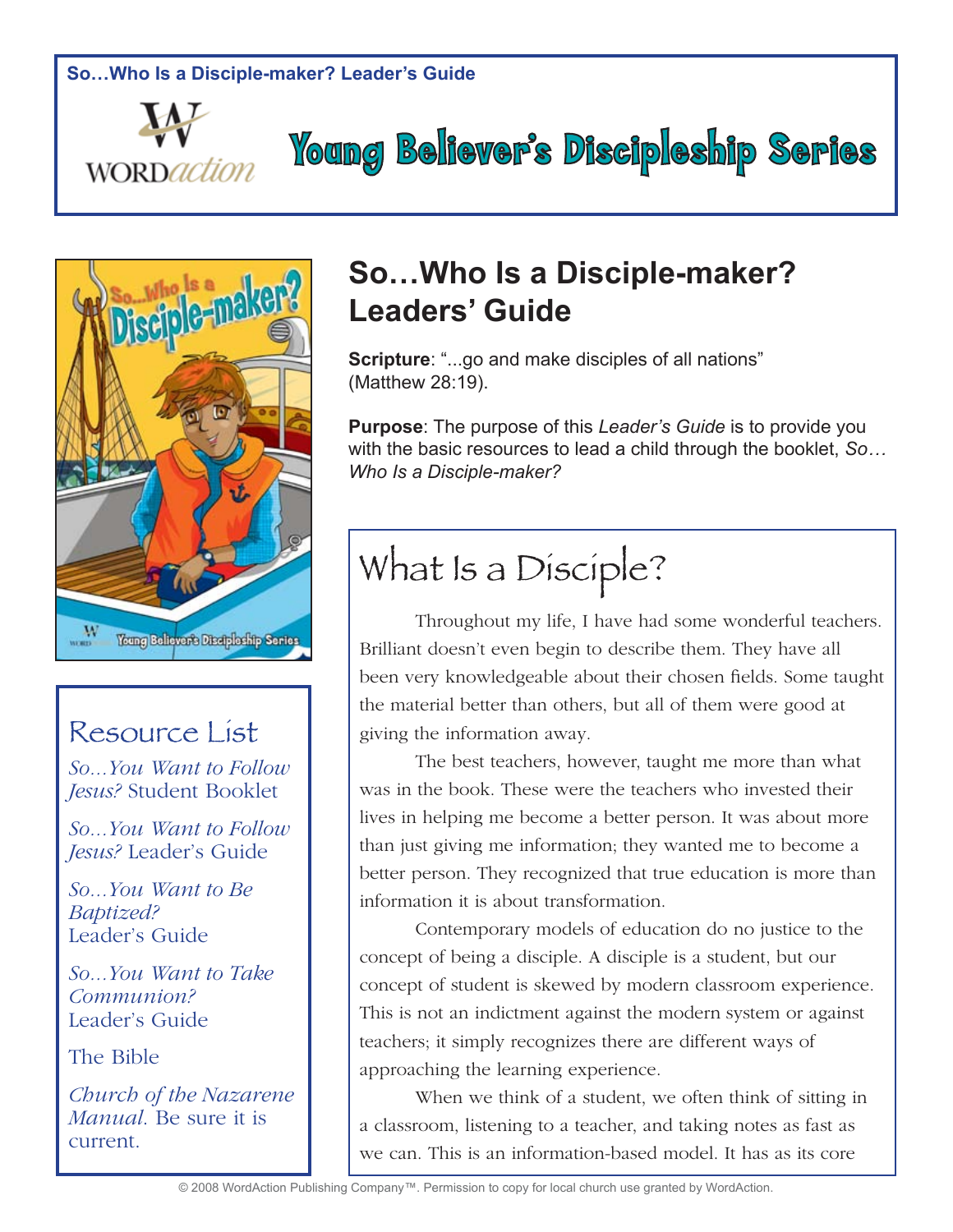# How to use this guide:

Prepare by reading the suggested materials and the introductory information. This will help prepare you for questions that may arise during the class session.

- Create an open environment. Allow the children to ask any questions they may have.
- If the pastor is not teaching the class, invite him or her to participate.
- Have fun. You are part of an important spiritual event in the lives of the children in your class.

the transfer of information from the teacher to the student. The effectiveness of this system is based on the students' grades as determined by the amount of information they acquire and maintain. The goal is for a student to increase in information.

Being a disciple is about more than gaining information, it is about transformation. The difference between a modern student and a disciple is the difference between listening to a teacher and working alongside a craftsman. The craftsman expects the disciple to gain knowledge, but both the information and the experience are meant to change the student. The goal is to make that student a craftsman. The teacher wants the disciple to *become*.

Disciples of the ancient world followed their teachers *everywhere* because they were afraid the teacher would say or do something that would be valuable and they did not want to miss it. They lived with the teacher because they were intent on patterning their lives after the teacher. Studying and living with a master craftsman led to more than just information.

Our society suffers from information overload. We have more information available at the click of a mouse than at any other time in history. Words like gigabyte and terabyte were created to describe the mass amounts of information available. All that information has not made us better or smarter. It simply reminds us information alone does not improve a person; it is not the end all of true learning and education.

Jesus called His disciples to leave everything they owned and knew to follow Him. The disciples lived with Him, and He expected them to become different people by the end of their time together. It wasn't about giving out more information; the Pharisees could do that. In fact, Jesus chastised those who simply wanted more information without the transformation. Jesus wanted His disciples to become craftsmen; to be like Him.

Today, Jesus continues to call disciples. He wants us to follow His example, to pattern our lives and thoughts after Him, and to live out a transformed life. He is not interested in giving more religious knowledge. He is seeking true disciples.

Unfortunately, some modern followers have not realized the difference between information and transformation. They mistakenly believe that growing closer to God is about gaining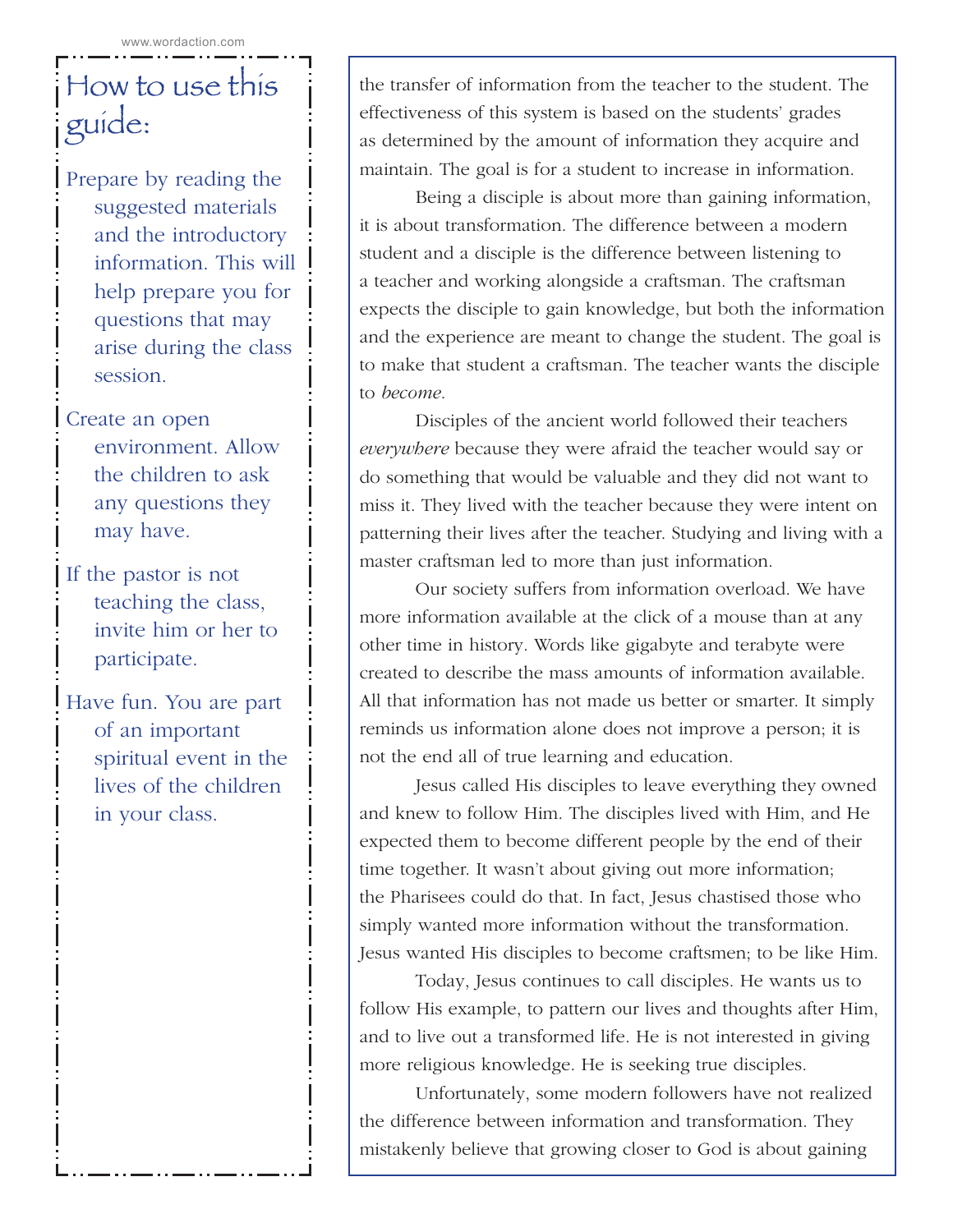# Who has been an influence on me?

Write the names of a few people who have given you not only information, but have also invested their lives in your transformation:

more information. They have tons of knowledge about Jesus, they know lots of Bible verses, they have been a Christian for years, and yet there is something missing. We can't always put a finger on it, but something is missing. The answer is the difference between knowing about God and actually knowing God. It is the difference between information and transformation.

# What Is a Disciple-maker?

"Disciple-maker" may be a new term to you. It was chosen both because of its newness and because of the implications it has for us as Jesus' followers. The emphasis needs to be on the transformation of the person and not adding more information. We are called both to BE a disciple and to MAKE disciples.

Making disciples happens in three ways:

**Classic:** This is discipleship through curriculum such as Sunday School, Children's Worship, and mid-week classes. This form of discipleship is important in the overall Christian education and discipleship of children because it brings the child into contact with others in the faith. While information is not the sum of discipleship, it is part of discipleship. Classic Discipleship does provide a solid informational foundation.

**Christian Spiritual Formation:** This form of discipleship focuses on education through spiritual disciplines as children grow in their relationship with Christ. Children grow spiritually through the spiritual disciplines such as prayer, Scripture, baptism, communion, membership, and more. Spiritual disciplines help children develop habits of faith that foster their own spiritual maturity.

**Community:** Discipleship does not happen in isolation. The Body of Christ and the workings and actions therein serve to disciple children. God founded the Church as a means of helping us bear each others burdens, find comfort, and confess sin. The Church must be one of the places where children can find honest, wholesome relationships.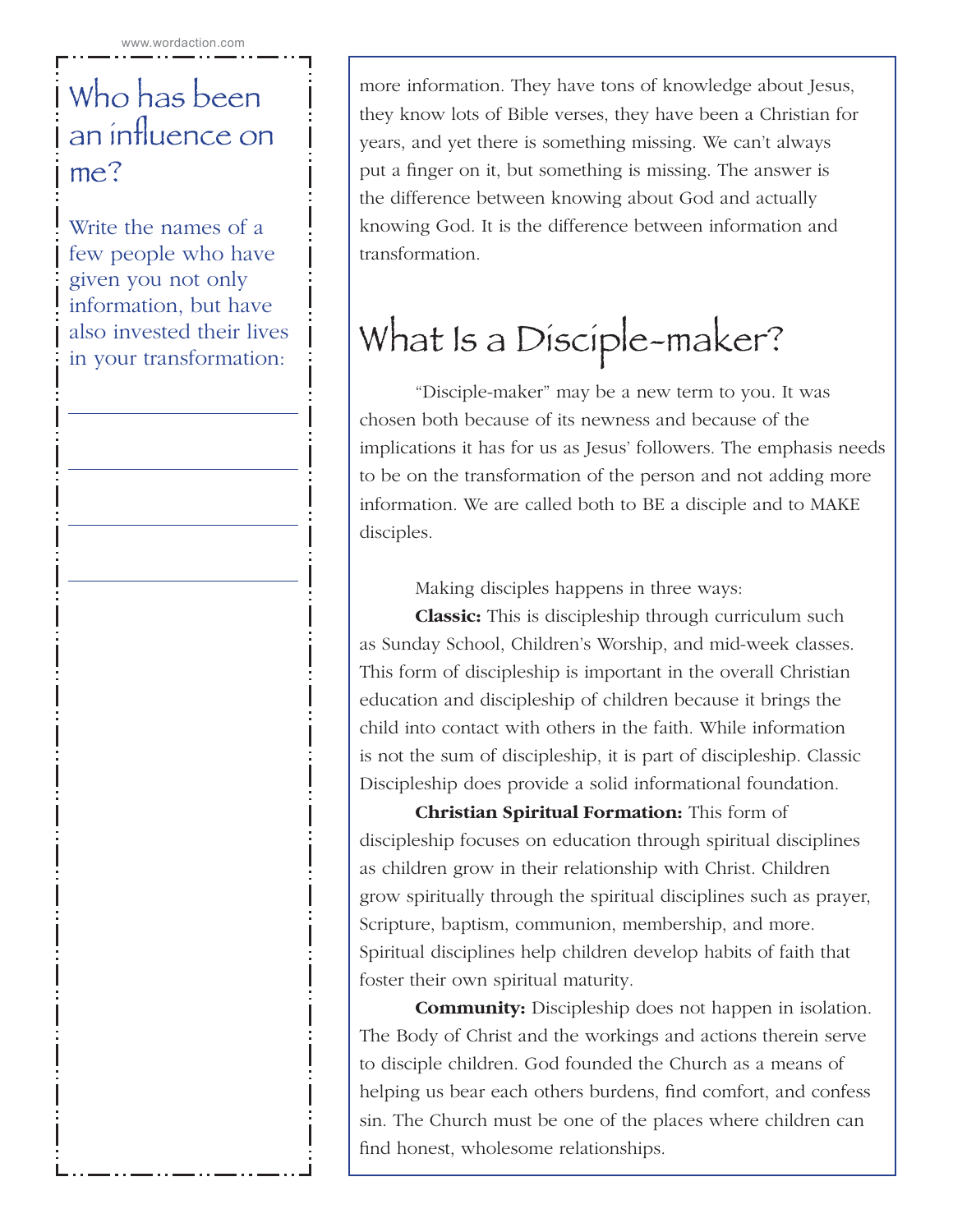Faith Words (**1** ) are words that help you in your Christian life. They are important faith concepts for children. These words are emphasized using the Faith Words' logo. Look for definitions on pages 3 and 5 of the student booklet, *So…Who Is a Disciplemaker?*

### **The Lesson**

# Introduction

Say, **Before leaving His disciples, Jesus said, "…go and make disciples of all nations"** (Matthew 28:19). **He gave us the responsibility to tell others about Him and then help them grow closer to Him. This booklet is going to help us discover our place in helping others grow closer to God.**

# Being a Disciple

### **Pages 2-3 in** *So…Who Is a Disciple-maker?*

If you have not done so before the class, distribute copies of *So…Who Is a Disciple-maker?* to each student.

Say, **To begin with, we are going to discuss some things you will need to know about being a disciple. Take a moment to write down a few words you would use to describe what being a disciple means.** 

Have the students read John 12:26, then say, **A disciple is a person who follows the teachings and example of another person. Jesus calls you to be a follower of His teachings. Jesus' disciples love Him, learn from Him, and obey Him. They live their lives the way Jesus lived His life.**

### **Let's look at some other Scripture passages together.**

Have the students read the assigned passages from page 3 and answer the questions. Be available to help them with any questions they may have. When they are finished take a few moments to review their answers with them.

Say the following using your own words:

1. A disciple is a follower of Jesus.

Jesus called His first disciples by saying, "Come follow me." That is all they were required to do…drop everything and follow. They left their homes and their way of life to learn how to be like Jesus. Today, we are still called to make Jesus the center of everything we do.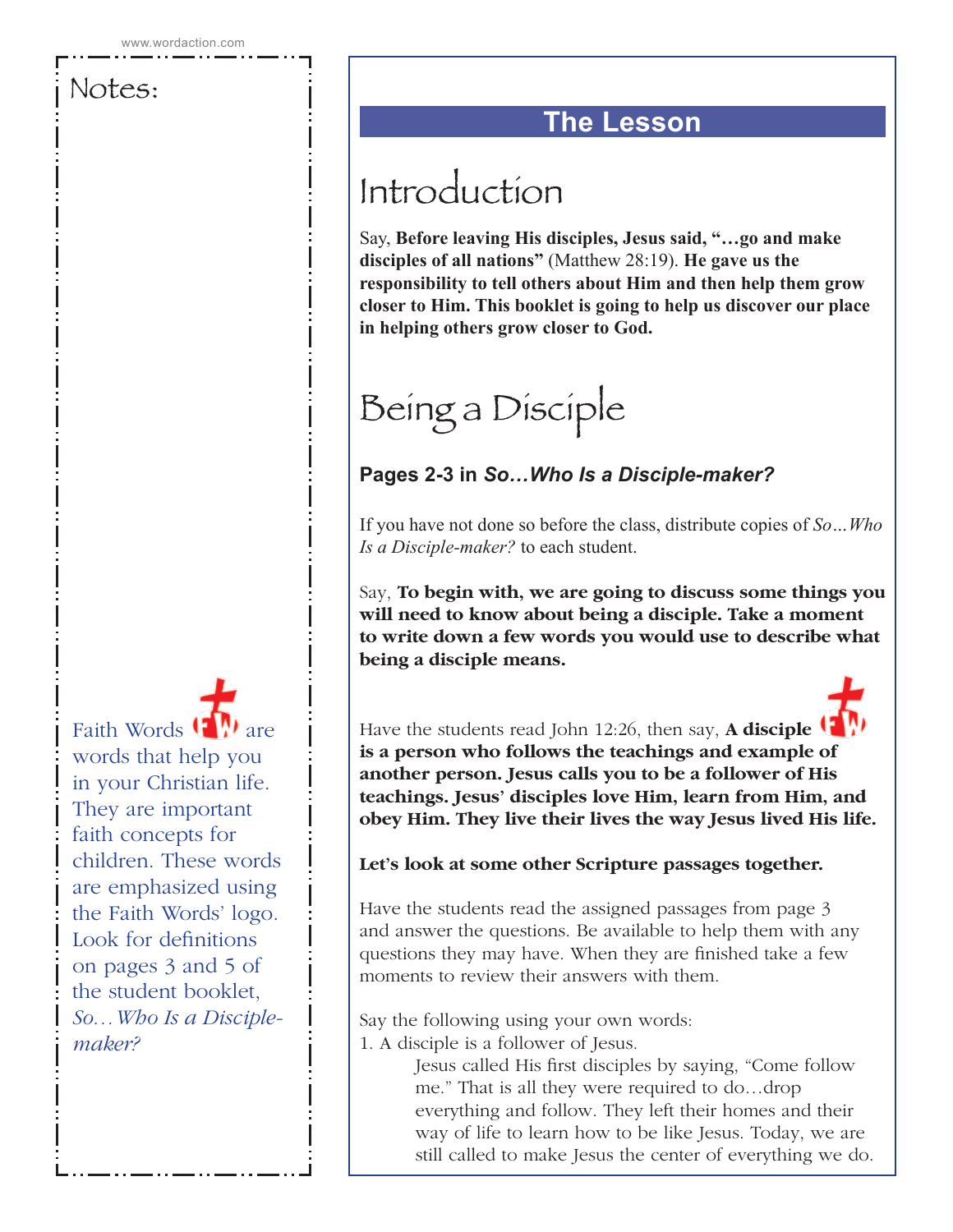Being a follower of Jesus is a lifelong process. You are not expected to be perfect, just to keep following and learning. As you follow, you will continue to grow closer to God.

#### 2. A disciple is a friend of Jesus.

Jesus' friendship indicates more than just "hanging out" with someone. There is an expectation of obedience. If we are following Jesus, we are expected to be obedient.

# Who Has Discipled You?

### **Page 4 in** *So…Who Is a Disciple-maker?*

Say, **We cannot grow closer to God alone. We need others to help us grow. There are many people who have helped you grow closer to God and learn more about Him. Who helped you become a better disciple of Jesus? Take a moment to think of the names of a few people who have helped you grow.** Give your students a few quiet moments to consider possible names. Then ask the children to call out a name they thought of. Be sure to share about a person who helped you grow closer to God.

Say, **The Apostle Paul was a great follower of Jesus. He wrote many of the books included in the New Testament, started many new churches, and told thousands of people about Jesus. But before he did all of those things, there were people who helped him become a better disciple. We are going to learn about some of those people.**

Have one of the students read Acts 9:10-12, 17-19. Then ask, **Who was the first person to help Paul/Saul become a better disciple?** You may have to explain that Saul's name was later changed to Paul because he changed so much after becoming a follower of Jesus. It was like he was a different person. Give the children time to write their answers, and then have them answer aloud.

**What did Ananias do to be a disciple-maker for Paul?** Give the children time to write their answers, and then have them answer aloud.

Have the students read Acts 9:26-28 and answer the questions. When they are finished ask, **Who was the next person to disciple Paul?** Give them time to respond, then ask, **Why do you think he was so willing to help? What did Barnabas do to help Paul?**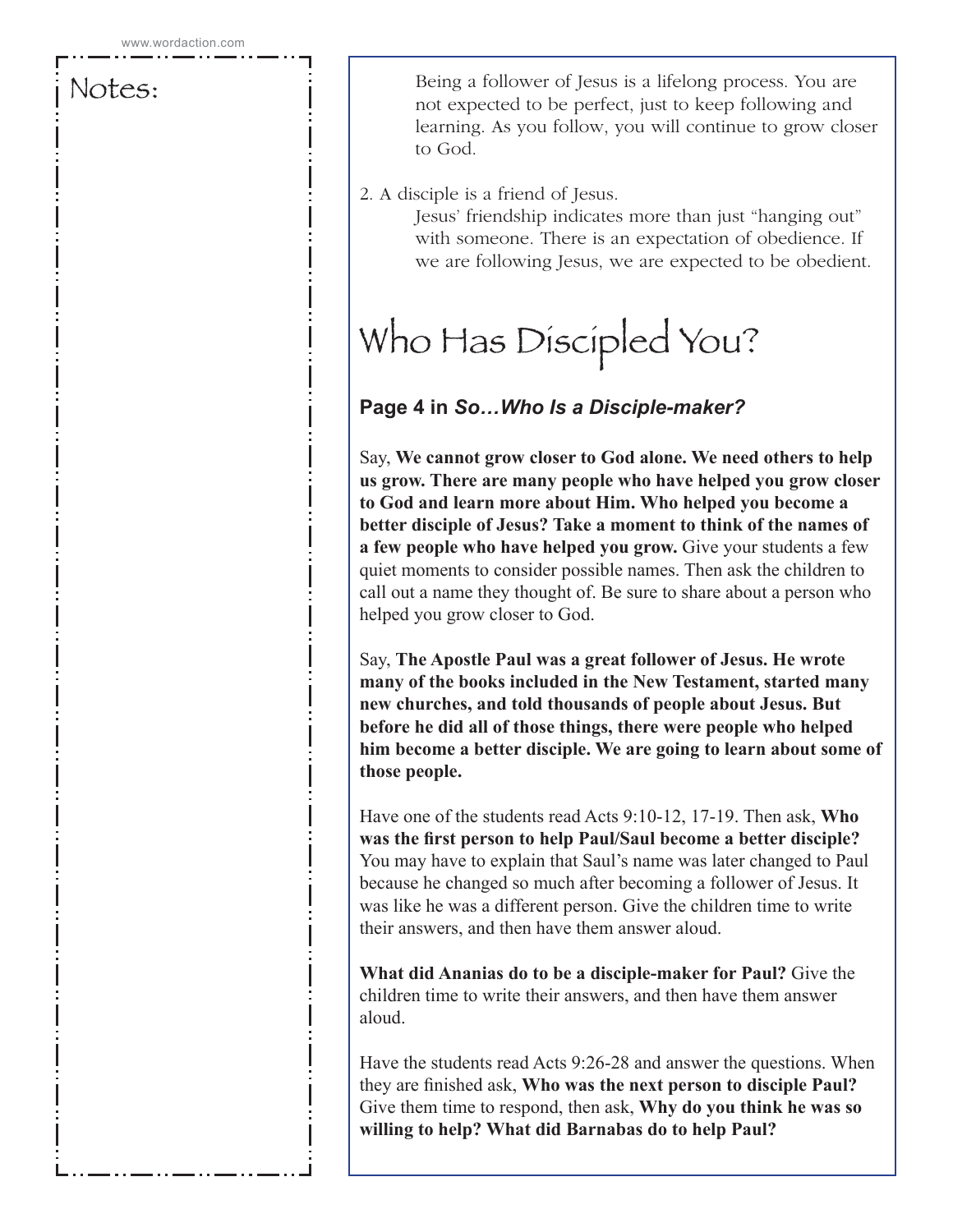Faith Words <sup>(1</sup> M) are words that help you in your Christian life. They are important faith concepts for children. These words are emphasized using the Faith Words' logo. Look for the definition for "Christian" on page 5 of the student booklet, *So…Who Is a Disciplemaker?*

**Later in their lives, Paul and Barnabas worked together as disciple-makers for other people. Barnabas not only helped Paul grow closer to God, but he also worked with him to help others grow closer to God. Barnabas was a true disciple-maker!**

Say, As Christians, **W** we need people who pray for us, listen **to us, teach us, correct us, love us, and are brave enough to tell us if we have done wrong. When you became a Christian, you chose the road to follow Jesus. This choice led you down the discipleship path. Discipleship is a life-long trip.** 

# Benefits and Blocks

### **Page 5 in** *So…Who Is a Disciple-maker?*

Say, **Being a disciple-maker is a rewarding and challenging experience. There are benefits (good things) for both the disciple and the disciple-maker. There are also roadblocks (tough things) for the disciple and the disciple-maker. Let's look at a few of the benefits and blocks.**

Have students read the following verses aloud, and then tell you what the benefit is**.** 

**Read John 13:35**

Then say, **What benefit is there to being a disciple according to this verse?**

Say the following in your own words. Be willing to share a personal experience that illustrates this benefit.

Love is an important part of being a disciple. Those who follow Jesus are to love each other. That doesn't mean we will always get along, but it should mean we care for each other and want the best for each other. People outside the Church should be able to recognize we have a different kind of love that wants God's best for others.

**Read Romans 15:14**

Then say, **What benefit is there to being a disciple according to this verse?**

Say the following in your own words. Be willing to share a personal experience that illustrates this benefit.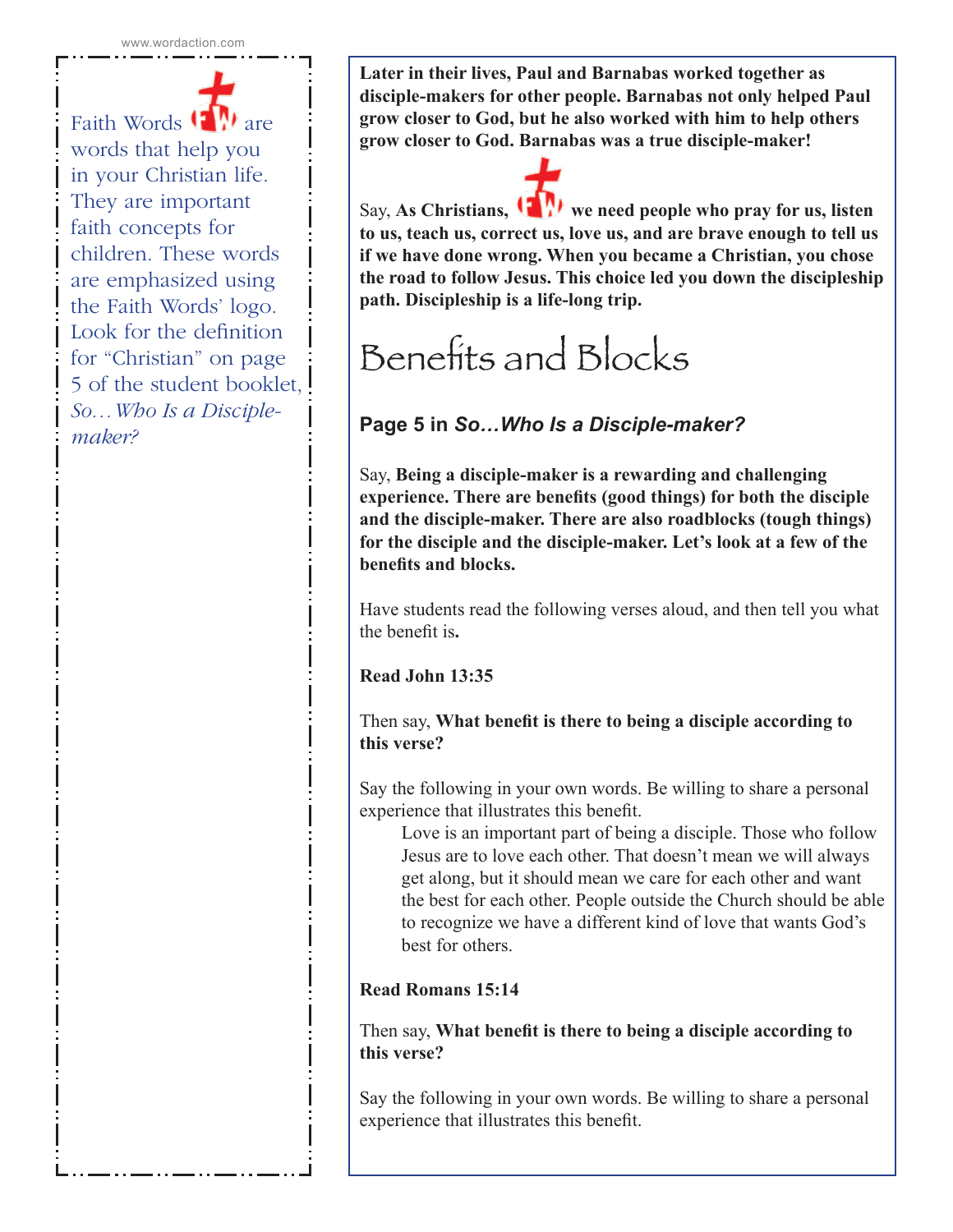Romans says that disciple-makers are "full of goodness… complete in knowledge…competent to instruct one another." Disciple-makers should have a connection and relationship with God that allows them to teach others. Our teaching should be filled with a deep knowledge of God and knowledge of how He works in our lives. Sometimes, we don't know what to tell others. We have to trust God to lead us when that happens.

#### **Read 1 Thessalonians 5:11**

#### Then say, **What benefit is there to being a disciple according to this verse?**

Say the following in your own words. Be willing to share a personal experience that illustrates this benefit.

One of the best benefits is being able to depend on others to help us. We are not alone. God has given us the Church to help us when we face hard times.

#### **Read James 5:16**

Then say, **What benefit is there to being a disciple according to this verse?**

Say the following in your own words. Be willing to share a personal experience that illustrates this benefit.

Sometimes, it is hard to tell others if we have done wrong. We feel the need to hide our problems and sins from others. But God wants us to share our sins with others we trust in the Church because we know that they will pray for us. Through prayer and repentance, we are forgiven of our sins.

Have students read the following verses aloud, and then tell you what the block is**.** 

#### **Read Galatians 6:9**

Then say, **What block is there to being a disciple according to this verse?**

Say the following in your own words. Be willing to share a personal experience that illustrates this.

The right thing can be hard to do. Sometimes, we are teased by our friends. Sometimes, we actually lose an opportunity to do something fun. We can become tired of doing the right thing all the time, and feel tempted to just quit or give up. At those times, we need to trust that God will make everything work out. We do not always get to see the results of our obedience right away.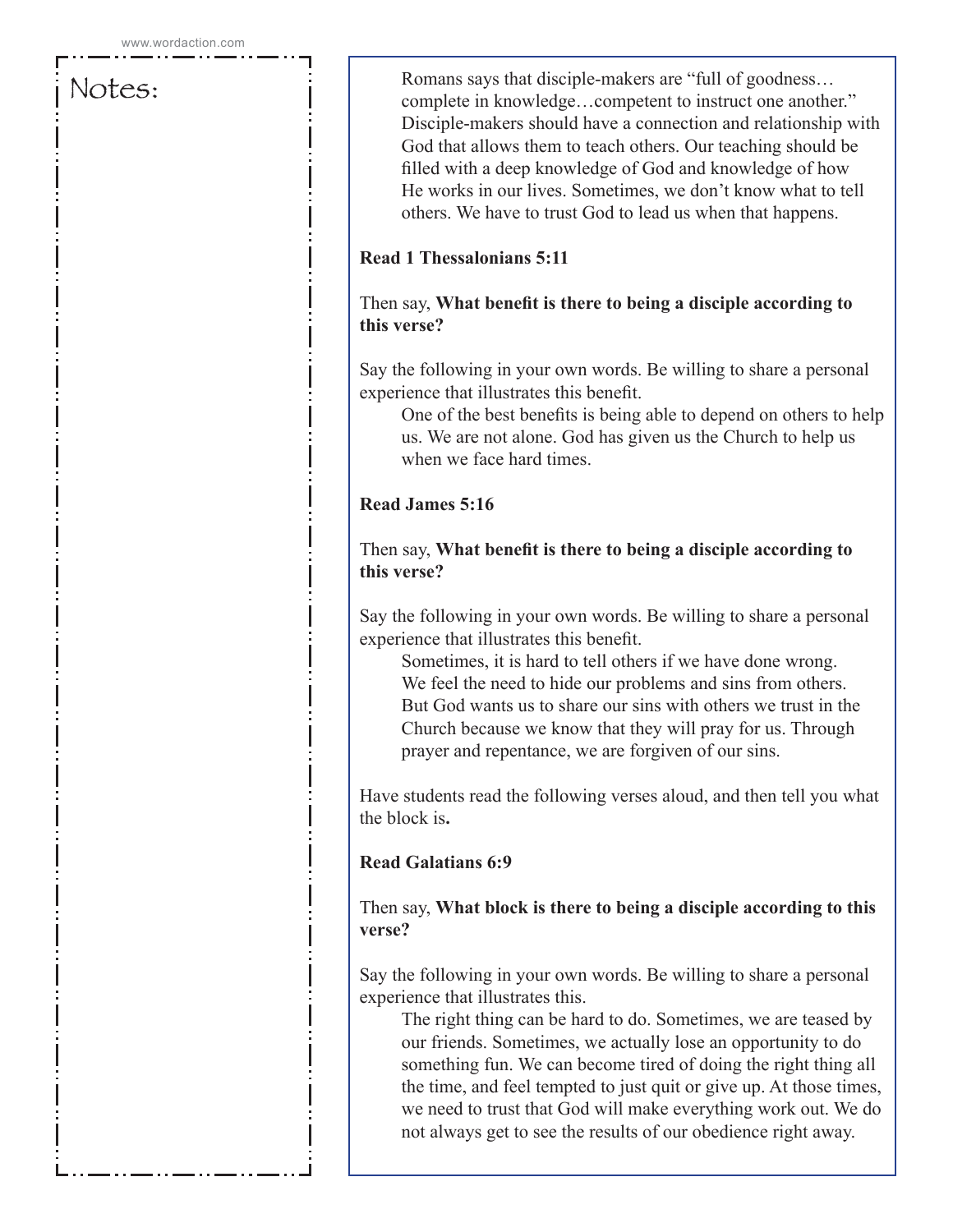#### Then say, **Bad choices can block you.**

#### Then say, **How can bad choices block your ability to be a disciplemaker?**

Say the following in your own words. Be willing to share a personal experience that illustrates this.

Making bad choices not only hurts you, it hurts others. As a disciple of Jesus, people look to us to see what Jesus is like. If we make bad choices, we are not following Jesus as His disciple. This not only hurts our relationship with Jesus Christ, but it also hurts how other people see Jesus.

#### **Read Hebrews 10:25**

#### Then say, **What block is there to being a disciple according to this verse?**

Say the following in your own words. Be willing to share a personal experience that illustrates this.

It is important for Jesus' disciples to stick together. Attending and participating in church is important because it is where we learn, grow, and worship God together. Being together is the key here. God wants us to learn to follow Him *together*. Remember we can't do this alone.

Ask, **Can you think of other things that might be a block to being a disciple-maker?** Give the children time to answer, and then say, **God wants you to be a disciple-maker.** 

# How Can I Be a Disciple-maker?

### **Page 6 in** *So…Who Is a Disciple-maker?*

Say, **What are some ways you can be a disciple-maker to those around you?** Give the children time to answer.

Say, **One of the best ways to be a disciple-maker is to share with others how you became a disciple. In your booklet, take a few moments to describe how you became a disciple of Jesus.** Give the children a few minutes to write their answers. Then ask for volunteers to share their stories.

Say, **Another way to be a disciple-maker is to tell others what God is doing in your life right now! This may take some practice because it means we have to take notice of all the things God is**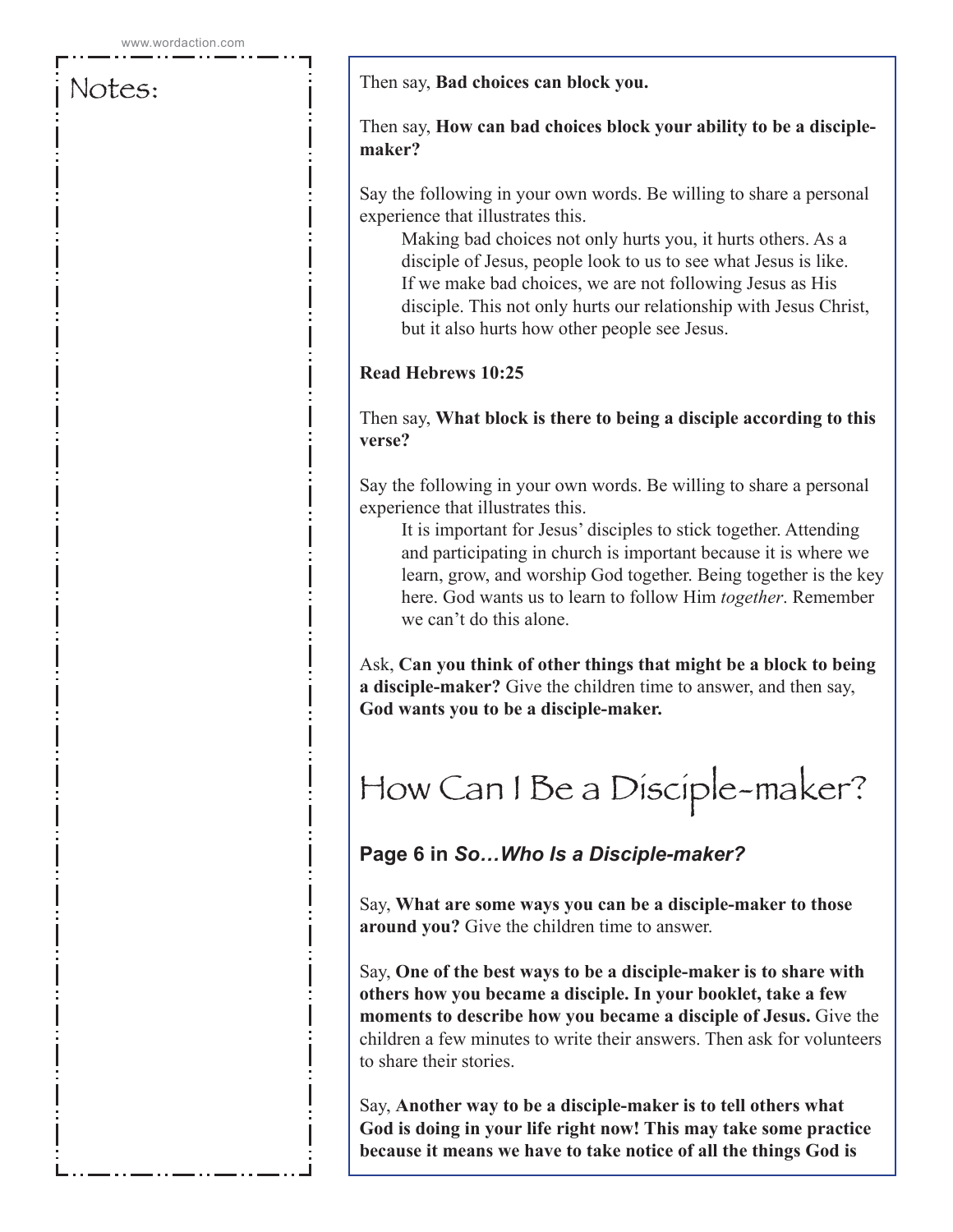**doing for us.** Take a moment to share a way God is working in your life right now. **In your booklet, take a few moments to describe a way God has helped you recently.** Give the children a few minutes to write down their answers. Then ask for volunteers to share their stories.

Say, **Being in a small group will help you grow as a disciplemaker. Your Sunday School class is a great example of a small group. You get to pray together, read the Bible together, and grow closer to God. What are some other things you do in your Sunday School class to show you are a disciple-maker?** Give the children a few minutes to write their answers. Then ask for volunteers to share their ideas.

# Philip, the Disciple-maker

### **Page 7 in** *So…Who Is a Disciple-maker?*

Ask for a volunteer to read Acts 8:5-6, 12. After the child finishes reading, ask, **Where did Philip go first to be a disciple-maker?** Give the children time to respond, then ask, **What did the people do when they heard Philip?** 

Have the children read Acts 8:14-17 on their own, and answer the question in their booklets. Ask for volunteers to share their answers with the class.

Then read Acts 8:26-39 aloud to the class. Say, **Philip was a disciplemaker because he obeyed God. Who told Philip to go to down the road from Jerusalem?** Allow the children time to respond.

Then ask the following questions for discussion: **Who did Philip meet on the way? Where had this man been? What was the man doing in the chariot? What did the Holy Spirit tell Philip to do?**

Ask, **How was Philip a disciple-maker to the Ethiopian?** Give the children time to answer, and then have them write the answer in their booklets. Ask, **How did the Ethiopian feel about being a follower of Jesus?** After the children have answered, have them write the answer in their booklets.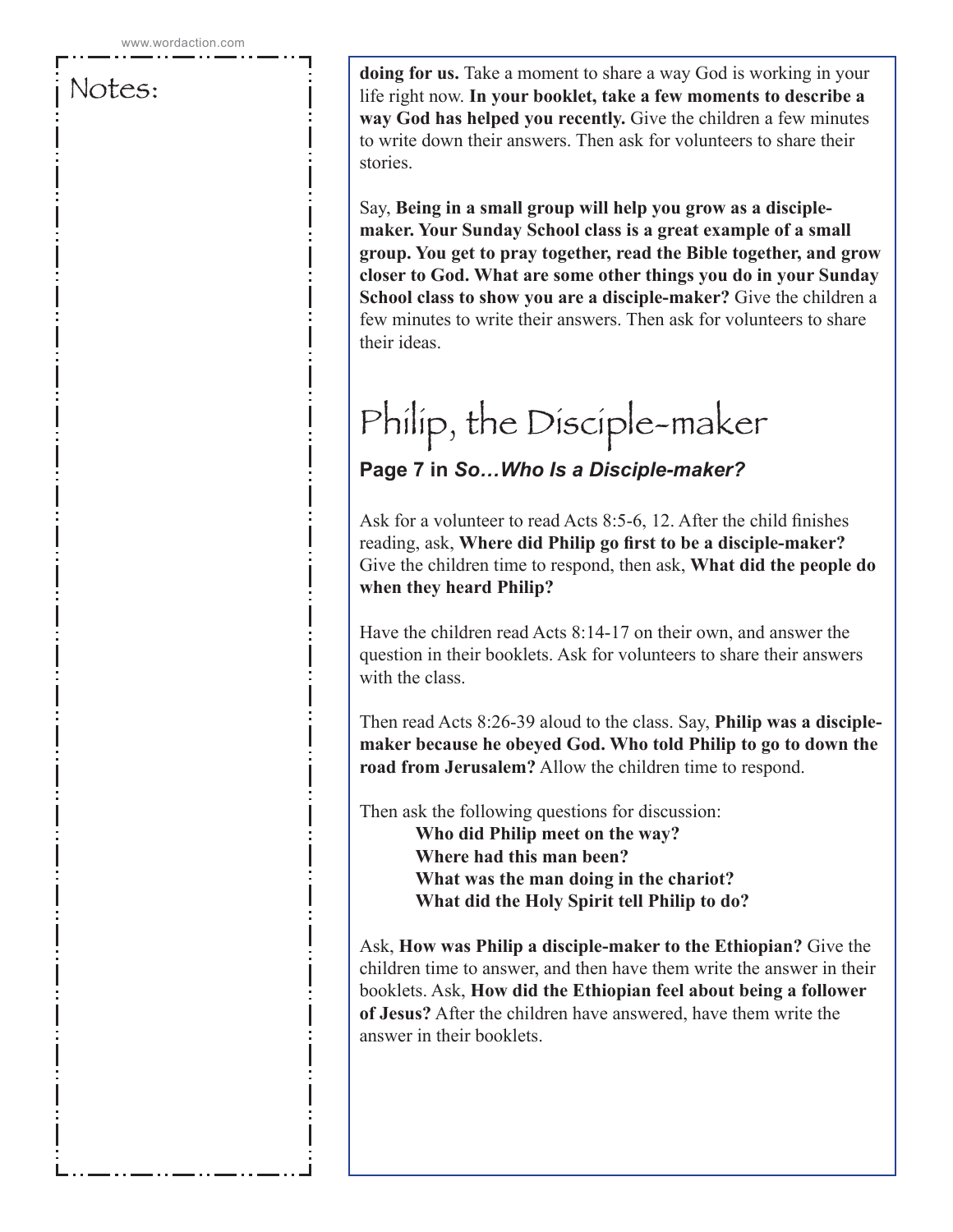# Who Can I Disciple?

### **Page 8 in** *So…Who Is a Disciple-maker?*

Say, **Each one of us can be a disciple-maker. Jesus said, "…go and make disciples of all nations…"** (Matthew 28:19). **We call this the Great Commission, and God expects us to live this out today. Jesus' disciples are to be disciple-makers. Take a few moments and write the names of three people you could disciple.** Give the children time to write the names. Be ready to give them some broad ideas for people whom they can disciple. Ask the children to share some of the people they have chosen as they are comfortable doing so.

# Now What?

**1.** Pray for the people on your list. Ask God to help you find ways to disciple them.

**2.** Share your story with them. You wrote about how you became a disciple. Find a time to share this with the people on your list.

**3.** Study and pray with them. Find a time when you can meet with them to grow closer to God together. You might want to ask an adult to help you form a small group to read the Bible and pray together.

**4.** Keep growing as a disciple. It is important for you to continue growing closer to God while you are a disciple-maker. What are some ways you can grow closer to God?

Close the class with prayer. Ask God to help the children be disciplemakers in their homes, their schools, with their friends, and at church. Thank God for giving His people the privilege and ability to lead others closer to Him, and for giving us the knowledge when we don't know what to say.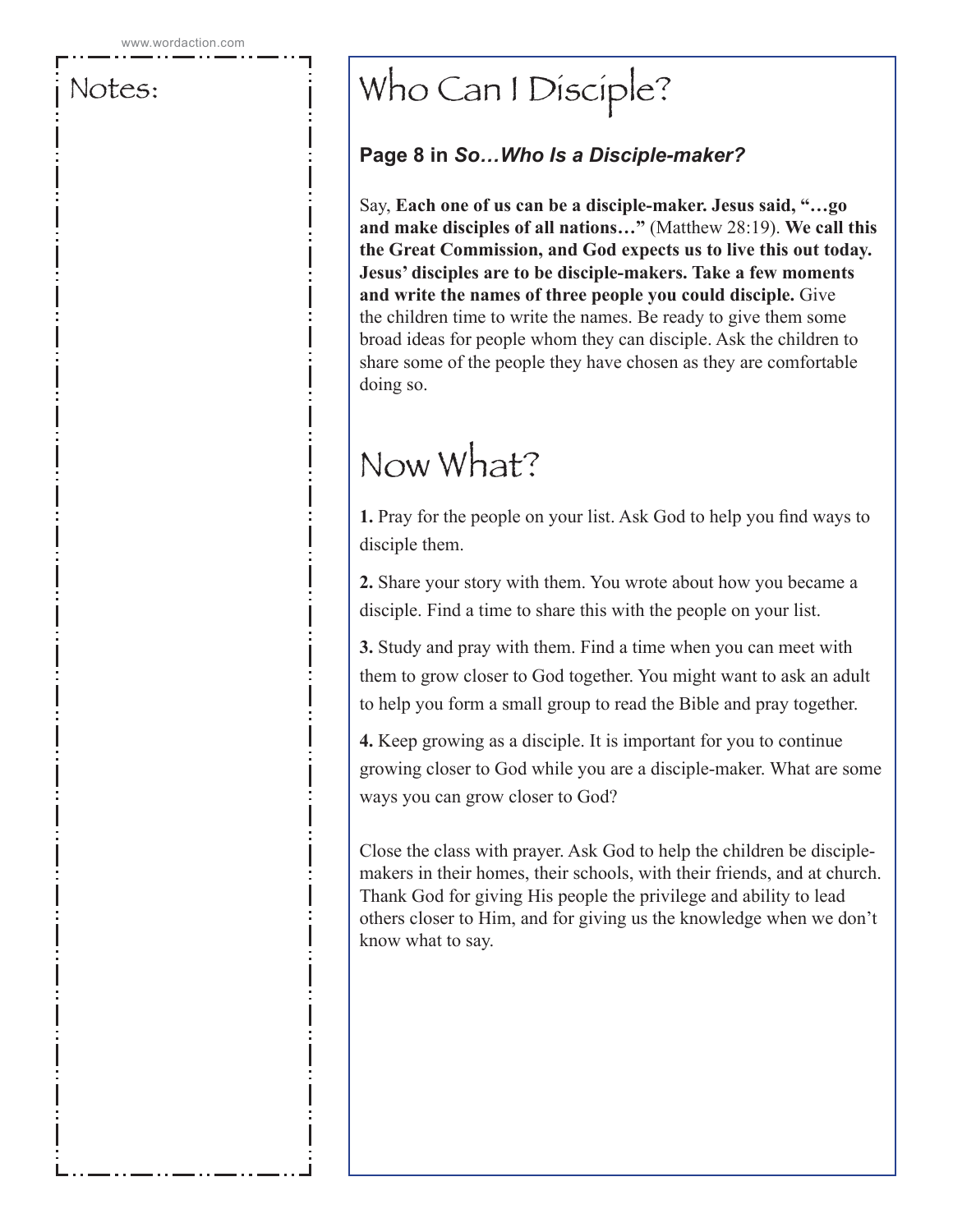



### Resource List

*So...You Want to Follow Jesus?* Student Booklet

*So...You Want to Follow Jesus?* Leader's Guide

*So...You Want to Be Baptized?*  Leader's Guide

*So...You Want to Take Communion?* Leader's Guide

The Bible

*Church of the Nazarene Manual*. Be sure it is current.

### **So…Who Is a Disciple-maker? Parents' Guide**

**Scripture**: "...go and make disciples of all nations" (Matthew 28:19).

**Young Believer's Discipleship Series** 

**Purpose**: The purpose of this *Parents' Guide* is to provide you with the basic resources to lead your child through the booklet, *So…Who Is a Disciple-maker?*

# A Word to Parents

As parents, we have the responsibility to train our children in the Christian faith. At times, it may seem easier to wait for the Church or some other entity to provide spiritual direction, but ultimately we realize we are responsible. The best part is that God blesses our efforts and provides opportunities for us to help our children grow closer to Him.

In Exodus 12:25-27, God instructed the Israelites to teach their children the significance of all they had seen. He told them to celebrate feasts, sacrifices, and special celebrations, and then provided instructions on how to tell the children their significance. These explanations were to take place throughout the normal course of the day.

You have the opportunity to partner with God in the spiritual development of your children. Your everyday interactions serve as an opportunity to share lessons of faith with your child. Your child's questions will open opportunities to share about God's love, your own experience of His grace, and how God promises to work in your child's life.

It can be nerve-wracking to think of the responsibility. It can seem like a very daunting task, but don't worry; God promises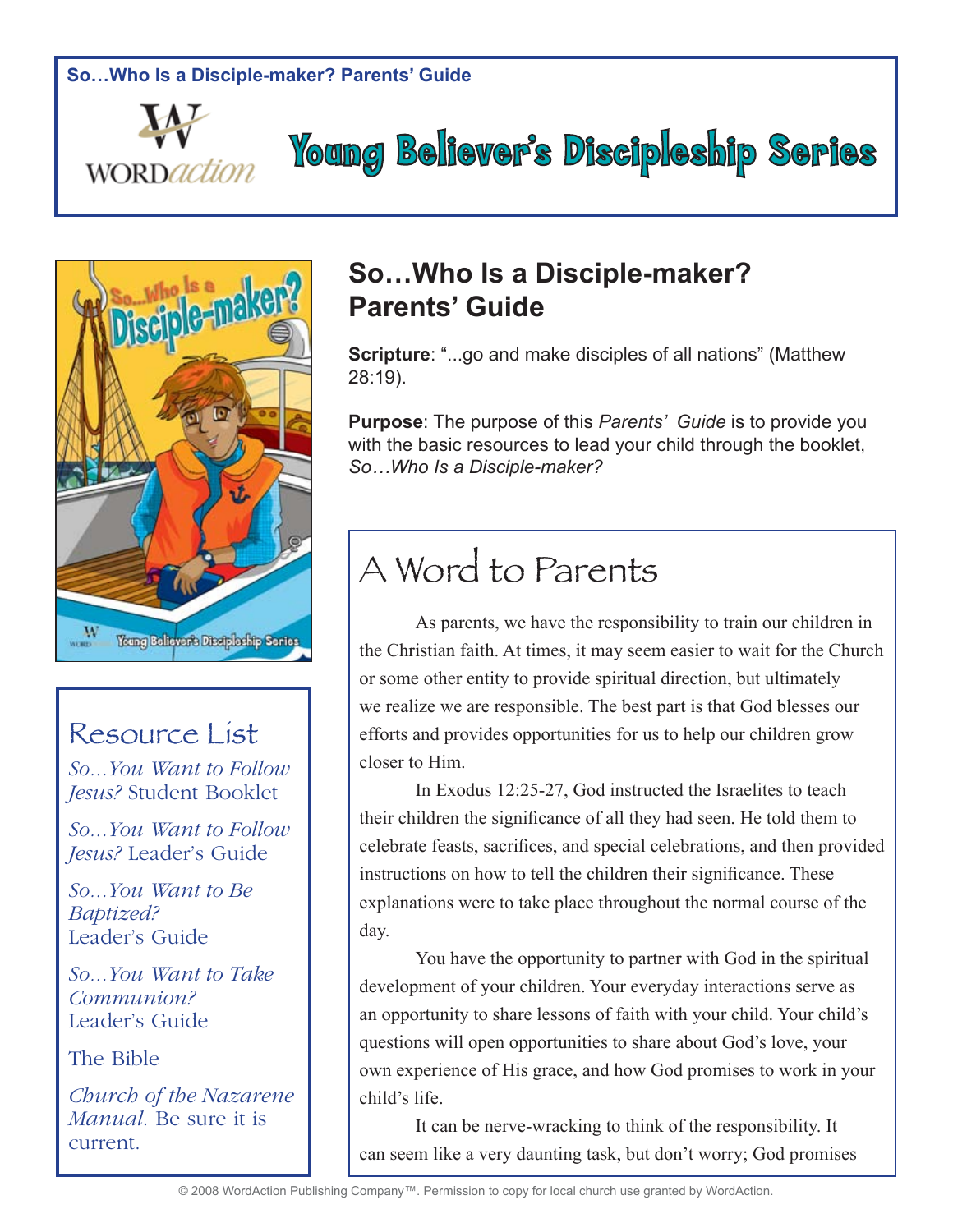# How to use this guide:

Prepare by reading the suggested materials and the introductory information. This will help prepare you for questions that may arise during your study session.

Create an open environment. Allow your child to ask any questions.

If possible, invite the pastor to visit and talk with your family.

Have fun. You are the leader in your child's spiritual development. When you enjoy yourself, your child is more likely to do so.

to be there and help you. Just look for simple opportunities to share thoughts about God and to answer questions your child may ask. A guide like this should be used as a tool, not necessarily a step-by-step instruction manual. If used as a manual, it can seem wooden and more like a classroom.

To get the best use from this guide, read through it several times to get a feel for its content and flow. Make a few notes, and keep them with you when you talk with your child. Share from your heart, and walk your child through each question and activity in the workbook.

Rest assured God will bless you as you train up your child in the way he or she should go. His grace will guide you.

# What Is a Disciple?

Throughout my life, I have had some wonderful teachers. Brilliant doesn't even begin to describe them. They have all been very knowledgeable about their chosen fields. Some taught the material better than others, but all of them were good at giving the information away.

The best teachers, however, taught me more than what was in the book. These were the teachers who invested their lives in helping me become a better person. It was about more than just giving me information; they wanted me to become a better person. They recognized that true education is more than information it is about transformation. And this is what you do as you guide your child's spiritual education.

Contemporary models of education do no justice to the concept of being a disciple. A disciple is a student, but our concept of student is skewed by modern classroom experience. This is not an indictment against the modern system or against teachers; it simply recognizes there are different ways of approaching the learning experience, especially within the context of home.

When we think of a student, we often think of sitting in a classroom, listening to a teacher, and taking notes as fast as we can. This is an information-based model. It has as its core the transfer of information from the teacher to the student. The effectiveness of this system is based on the students' grades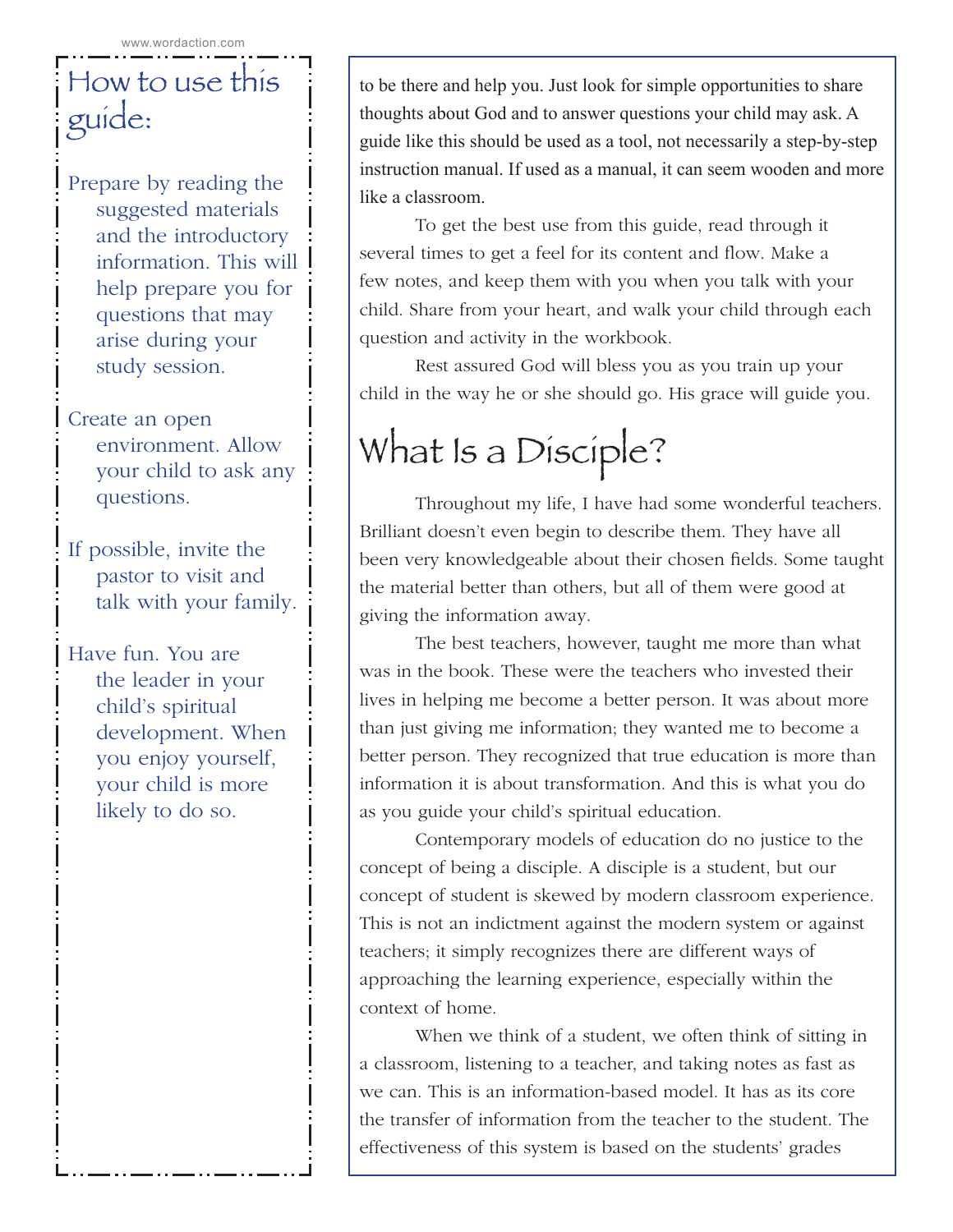# Who has been an influence on me?

Write the names of a few people who have given you not only information, but have also invested their lives in your transformation:

as determined by the amount of information they acquire and maintain. The goal is for a student to increase in information.

Being a disciple is about more than gaining information, it is about transformation. The difference between a modern student and a disciple is the difference between listening to a teacher and working alongside a craftsman. This model is much more suited to the home environment. The craftsman expects the disciple to gain knowledge, but both the information and the experience are meant to change the student. The goal is to make that student a craftsman. The teacher wants the disciple to *become*.

Disciples of the ancient world followed their teachers *everywhere* because they were afraid the teacher would say or do something that would be valuable and they did not want to miss it. They lived with the teacher because they were intent on patterning their lives after the teacher. Studying and living with a master craftsman led to more than just information.

Our society suffers from information overload. We have more information available at the click of a mouse than at any other time in history. Words like gigabyte and terabyte were created to describe the mass amounts of information available. All that information has not made us better or smarter. It simply reminds us information alone does not improve a person; it is not the end all of true learning and education.

Jesus called His disciples to leave everything they owned and knew to follow Him. The disciples lived with Him, and He expected them to become different people by the end of their time together. It wasn't about giving out more information; the Pharisees could do that. In fact, Jesus chastised those who simply wanted more information without the transformation. Jesus wanted His disciples to become craftsmen; to be like Him.

Today, Jesus continues to call disciples. He wants us to follow His example, to pattern our lives and thoughts after Him, and to live out a transformed life. He is not interested in giving more religious knowledge. He is seeking true disciples.

Unfortunately, some modern followers have not realized the difference between information and transformation. They mistakenly believe that growing closer to God is about gaining more information. They have tons of knowledge about Jesus,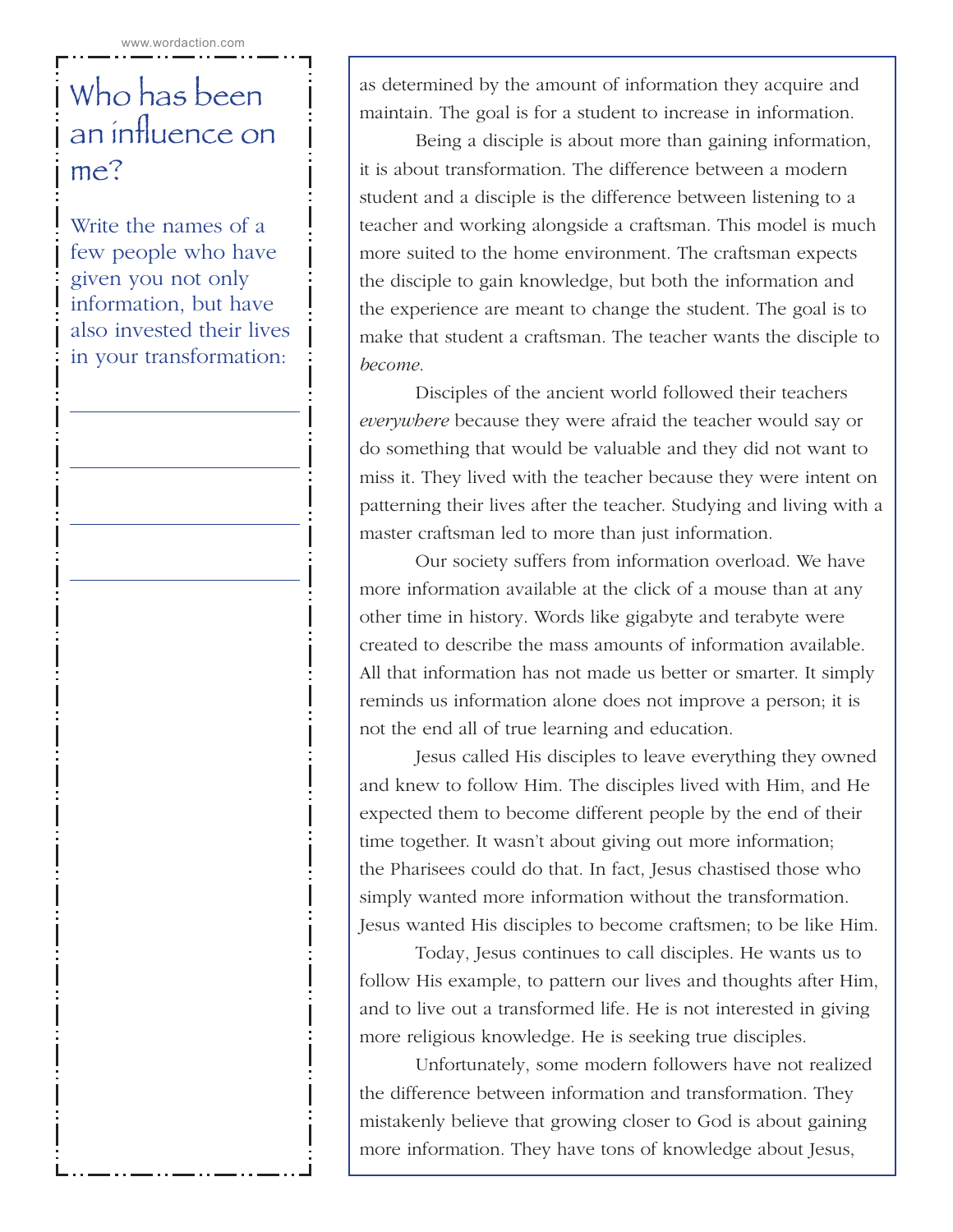they know lots of Bible verses, they have been a Christian for years, and yet there is something missing. We can't always put a finger on it, but something is missing. The answer is the difference between knowing about God and actually knowing God. It is the difference between information and transformation. As a parent, you are your child's spiritual guide. Your child is learning by observing you. Live out your life in obedience to Christ and teach your child to do the same.

# What Is a Disciple-maker?

"Disciple-maker" may be a new term to you. It was chosen both because of its newness and because of the implications it has for us as Jesus' followers. The emphasis needs to be on the transformation of the person and not adding more information. We are called both to BE a disciple and to MAKE disciples.

Making disciples happens in three ways:

**Classic:** This is discipleship through curriculum such as Sunday School, Children's Worship, and mid-week classes. This form of discipleship is important in the overall Christian education and discipleship of children because it brings the child into contact with others in the faith. While information is not the sum of discipleship, it is part of discipleship. Classic Discipleship does provide a solid informational foundation. In what **classic** form of discipleship is your family involved?

**Christian Spiritual Formation:** This form of discipleship focuses on education through spiritual disciplines as children grow in their relationship with Christ. Children grow spiritually through the spiritual disciplines such as prayer, Scripture, baptism, communion, membership, and more. Spiritual disciplines help children develop habits of faith that foster their own spiritual maturity. Help your child understand what he or she is doing when participating in spiritual disciplines.

**Community:** Discipleship does not happen in isolation. The Body of Christ and the workings and actions therein serve to disciple children. God founded the Church as a means of helping us bear each others burdens, find comfort, and confess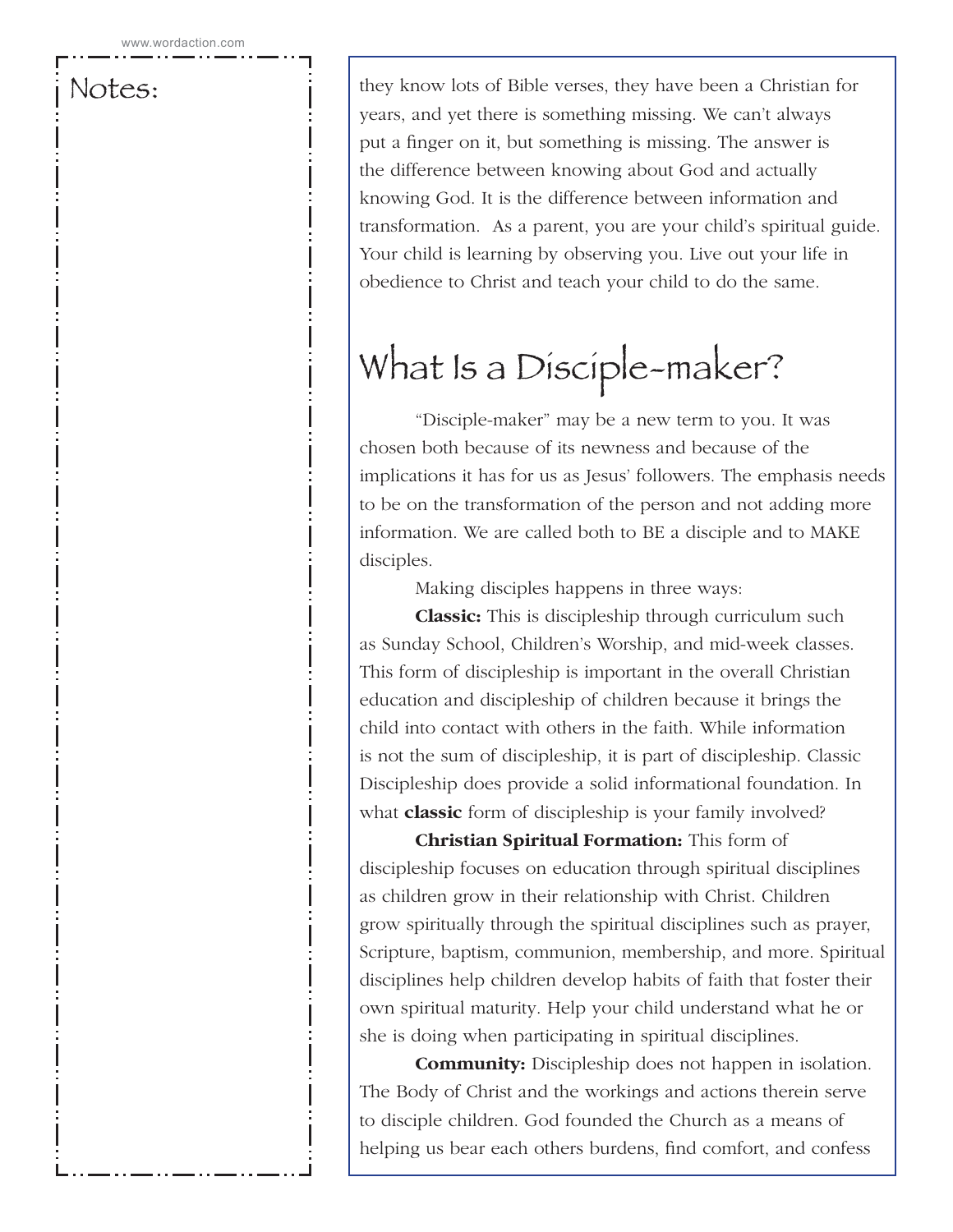sin. The Church must be one of the places where children can find honest, wholesome relationships. Your home is also a community where your child sees faith lived out through your example.

### **The Lesson**

# Introduction

Say to your child, **Before leaving His disciples, Jesus said, "…go and make disciples of all nations"** (Matthew 28:19). **He gave us the responsibility to tell others about Him and then help them grow closer to Him. Let's talk about our place in helping others grow closer to God.**

# Being a Disciple

### **Pages 2-3 in** *So…Who Is a Disciple-maker?*

Make sure your child has a copy of *So…Who Is a Disciple-maker?*

Say, **What words would you use to describe what being a disciple means.** Share with your child the words you would use.

Read John 12:26 with your child, then say, **A disciple is a person who follows the teachings and example of another person. Jesus calls you to be a follower of His teachings. Jesus' disciples love Him, learn from Him, and obey Him. They live their lives the way Jesus lived His life.**

### **Let's look at some other Scripture passages together.**

Read or have your child read the assigned passages from page 3 and answer the questions. Be available to help with any questions he or she may have. When your child is finished, take a few moments to review the answers.

Faith Words  $\left(\begin{array}{c} \bullet \\ \bullet \end{array}\right)$  are words that help you in your Christian life. They are important faith concepts for children. These words are emphasized using the Faith Words' logo. Look for definitions on pages 3 and 5 of your child's *So…Who Is a Disciplemaker?* booklet.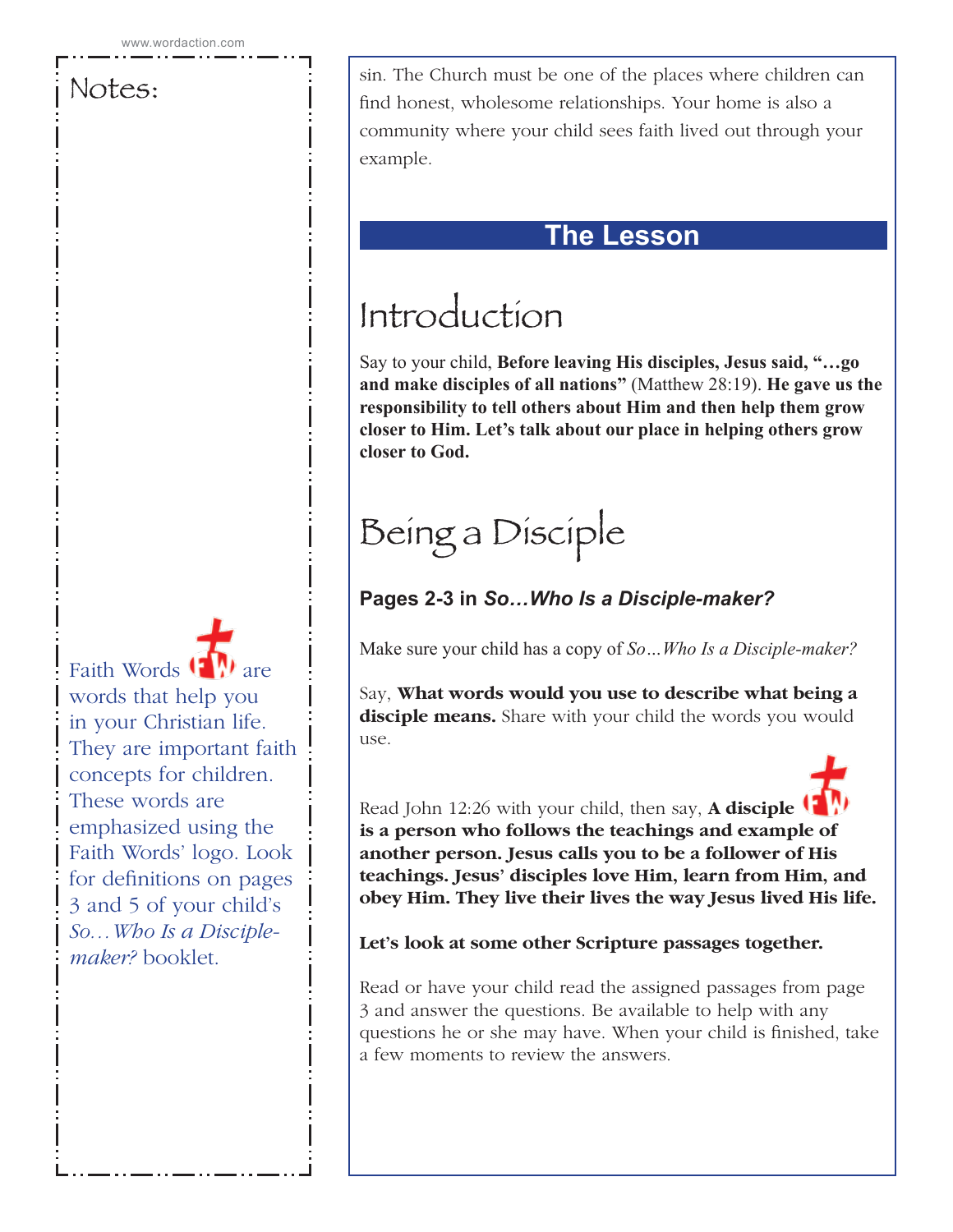Be prepared to say the following in your own words: 1. A disciple is a follower of Jesus.

Jesus called His first disciples by saying, "Come follow me." That is all they were required to do…drop everything and follow. They left their homes and their way of life to learn how to be like Jesus. Today, we are still called to make Jesus the center of everything we do. Being a follower of Jesus is a lifelong process. You are not expected to be perfect, just to keep following and learning. As you follow, you will continue to grow closer to God.

#### 2. A disciple is a friend of Jesus.

Jesus' friendship indicates more than just "hanging out" with someone. There is an expectation of obedience. If we are following Jesus, we are expected to be obedient.

# Who Has Discipled You?

### **Page 4 in** *So…Who Is a Disciple-maker?*

Say to your child, **We cannot grow closer to God alone. We need others to help us grow. There are many people who have helped you grow closer to God and learn more about Him. Who helped you become a better disciple of Jesus? Take a moment to write down the names of a few people who have helped you grow.** Be sure to tell your child about the people who have helped you grow closer to God.

Say, **The Apostle Paul was a great follower of Jesus. He wrote many of the books in the New Testament, started many new churches, and told thousands of people about Jesus. But before he did all of those things, there were people who helped him become a better disciple.** 

Read Acts 9:10-12, 17-19. Then ask, **Who was the first person to help Paul/Saul become a better disciple?** You may have to explain that Saul's name was later changed to Paul because he changed so much after becoming a follower of Jesus. It was like he was a different person.

Ask, **What did Ananias do to be a disciple-maker for Paul?** 

Read Acts 9:26-28 with your child, and have him or her answer the questions. Then ask, **Who was the next person to disciple Paul? Why do you think he was so willing to help? What did Barnabas do to help Paul?**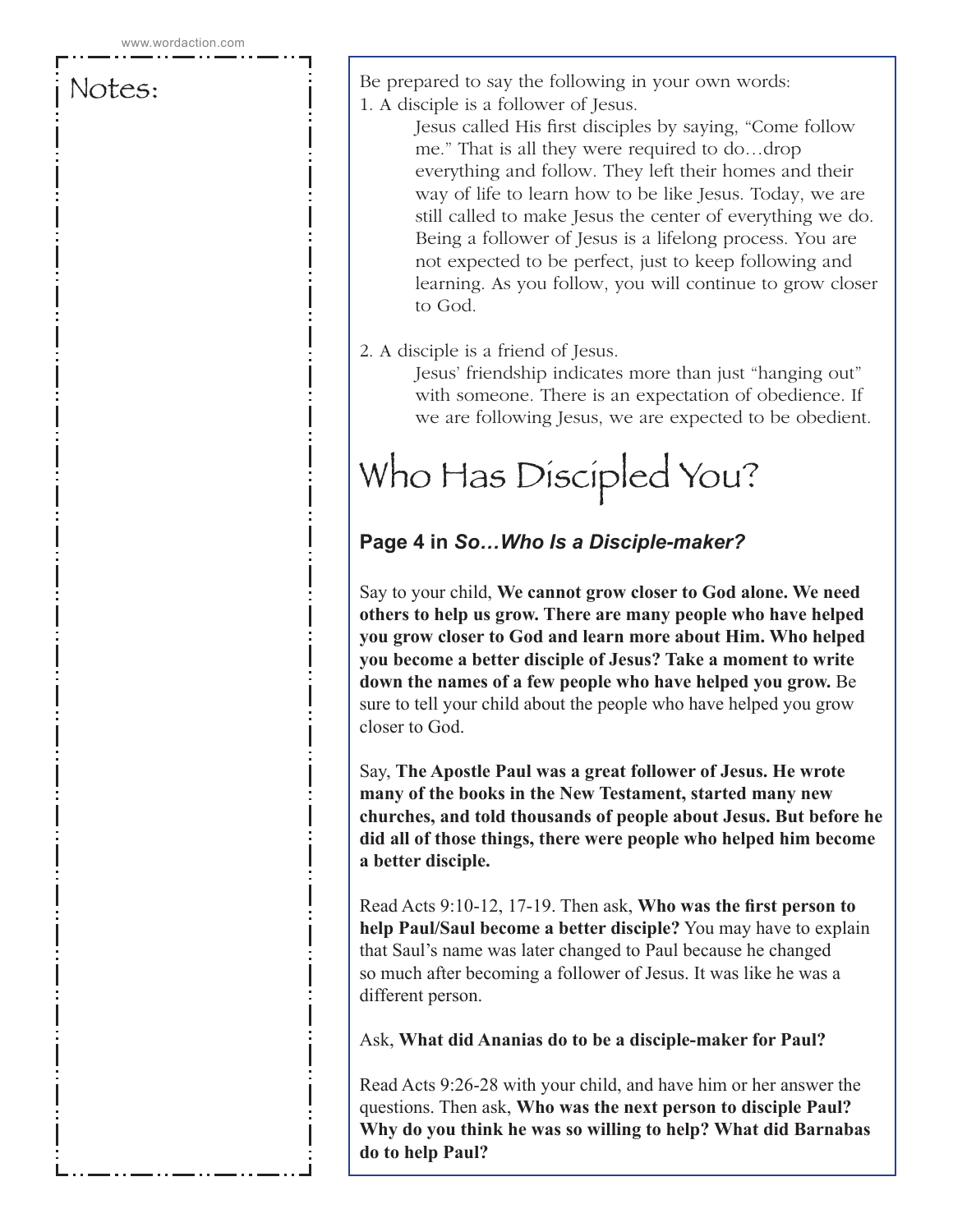Faith Words  $\left(\begin{matrix} \bullet & \bullet \\ \bullet & \bullet \end{matrix}\right)$ words that help you in your Christian life. They are important faith concepts for children. These words are emphasized using the Faith Words' logo. Look for the definition for "Christian" on page 5 of the booklet.

**Later in their lives, Paul and Barnabas worked together as disciple-makers for other people. Barnabas not only helped Paul grow closer to God, but he also worked with him to help others grow closer to God. Barnabas was a true disciple-maker!**

Say, As Christians, **W** we need people who pray for us, listen **to us, teach us, correct us, love us, and are brave enough to tell us if we have done wrong. When you became a Christian, you chose the road to follow Jesus. This choice led you down the discipleship path. Discipleship is a life-long trip.** 

# Benefits and Blocks

### **Page 5 in** *So…Who Is a Disciple-maker?*

Say to your child, **Being a disciple-maker is a rewarding and challenging experience. There are benefits (good things) for both the disciple and the disciple-maker. There are also roadblocks (tough things) for the disciple and the disciple-maker. Let's look at a few of the benefits and blocks.**

Have your child read the following verses aloud, and then tell you what the benefit is**.** 

**Read John 13:35**

Then say, **What benefit is there to being a disciple according to this verse?**

Say the following in your own words. Be willing to share a personal experience that illustrates this benefit.

Love is an important part of being a disciple. Those who follow Jesus are to love each other. That doesn't mean we will always get along, but it should mean we care for each other and want the best for each other. People outside the Church should be able to recognize we have a different kind of love.

### **Read Romans 15:14**

Then say, **What benefit is there to being a disciple according to this verse?**

Say the following in your own words. Be willing to share a personal experience that illustrates this benefit.

Romans says disciple-makers are "full of goodness…complete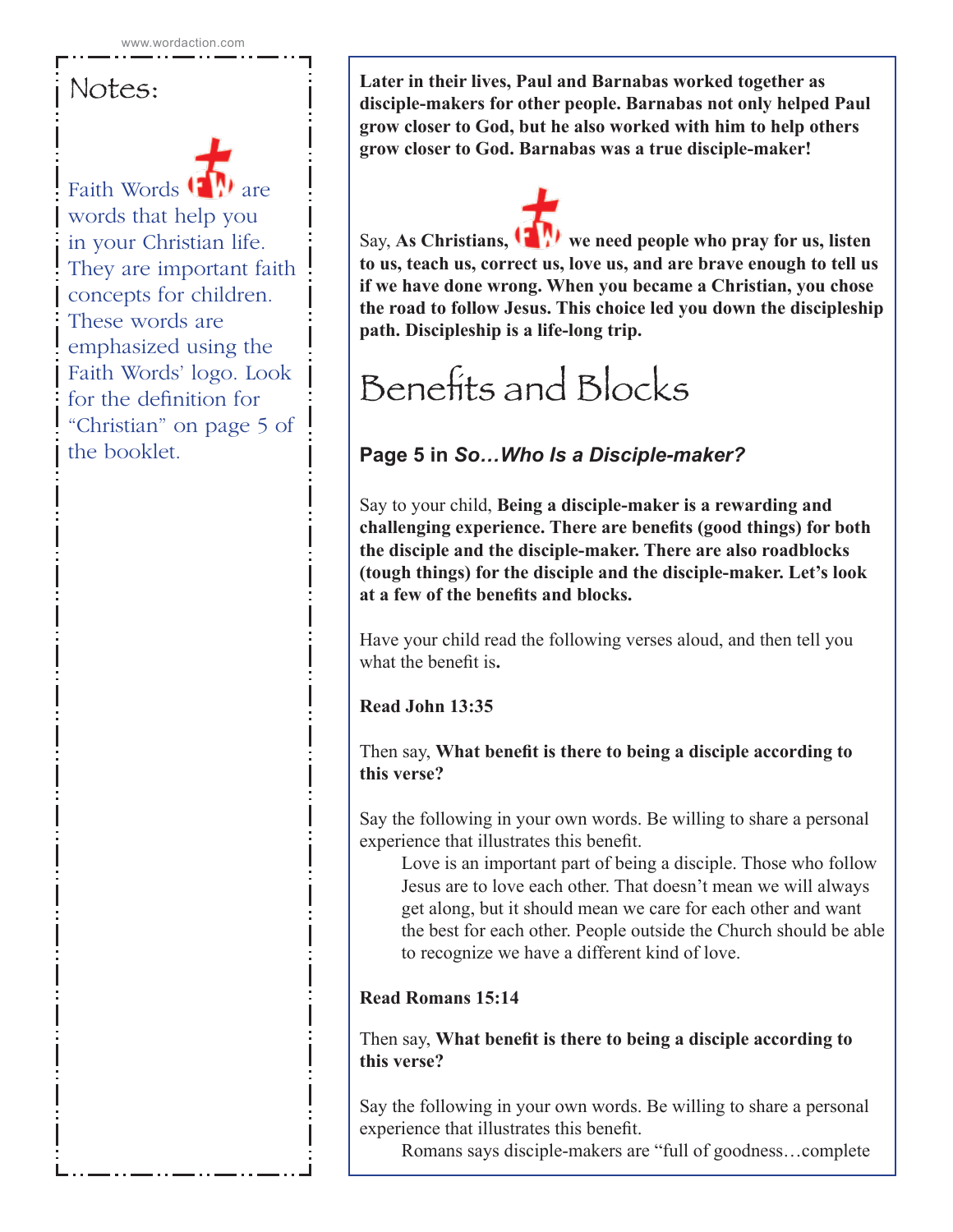in knowledge…competent to instruct one another." Disciplemakers should have a connection and relationship with God that allows them to teach others. Our teaching should be filled with a deep knowledge of God and knowledge of how He works in our lives. Sometimes, we don't know what to tell others. We have to trust God to lead us when that happens.

#### **Read 1 Thessalonians 5:11**

#### Then say, **What benefit is there to being a disciple according to this verse?**

Say the following in your own words. Be willing to share a personal experience that illustrates this benefit.

One of the best benefits is being able to depend on others to help us. We are not alone. God has given us the Church to help us when we face hard times.

#### **Read James 5:16**

Then say, **What benefit is there to being a disciple according to this verse?**

Say the following in your own words. Be willing to share a personal experience that illustrates this benefit.

Sometimes, it is hard to tell others if we have done wrong. We may feel the need to hide our problems and sins from others. But God wants us to share our sins with others we trust in the Church because they will pray for us. Through prayer and repentance, we are forgiven of our sins.

Have your child read the following verses aloud, and then tell you what the block is**.** 

#### **Read Galatians 6:9**

Then say, **What block is there to being a disciple according to this verse?**

Say the following in your own words. Be willing to share a personal experience that illustrates this.

The right thing can be hard to do. Sometimes, we are teased by our friends. Sometimes, we actually lose an opportunity to do something fun. We can become tired of doing the right thing all the time, and feel tempted to just quit or give up. At those times, we need to trust that God will make everything work out. We do not always get to see the results of our obedience right away.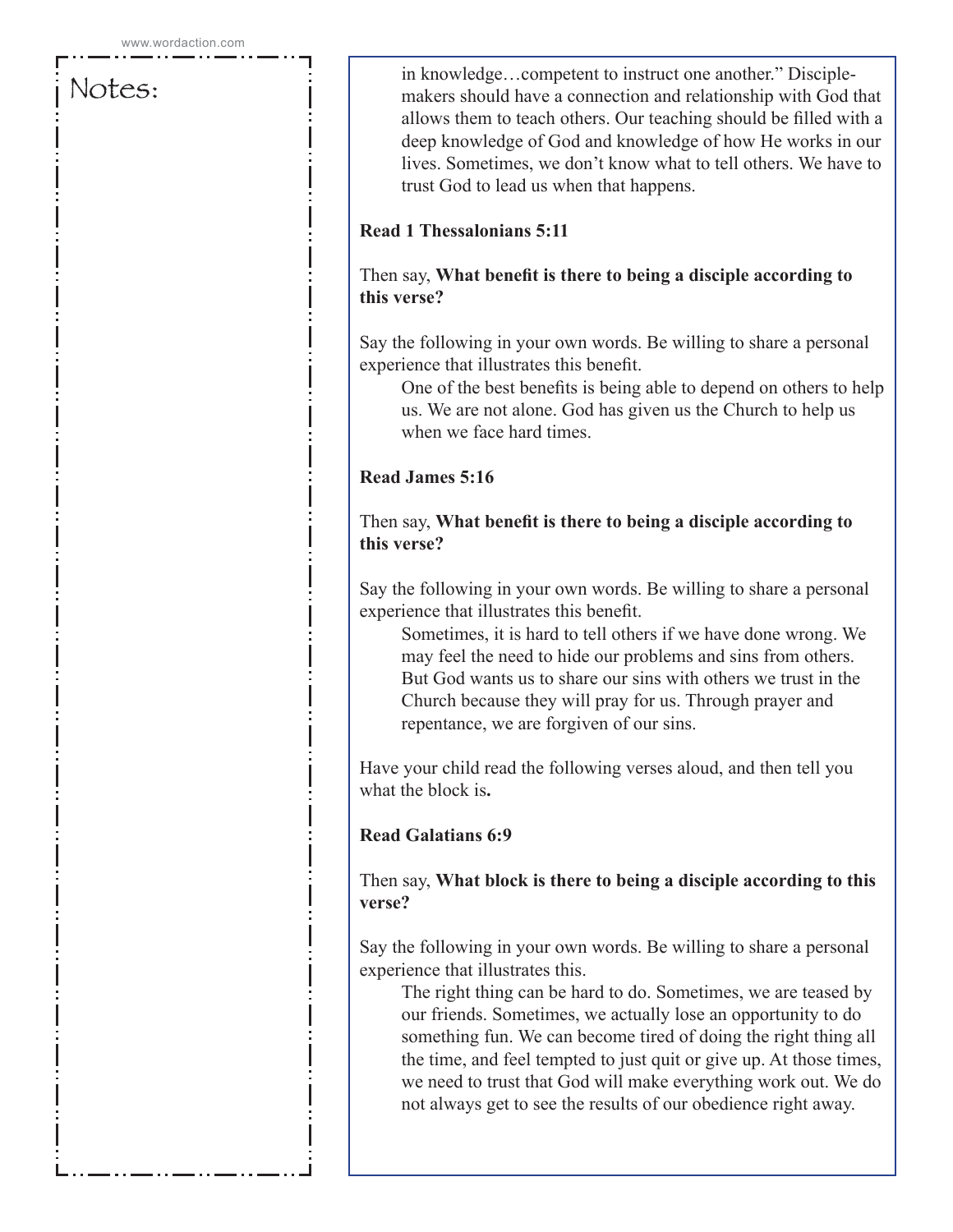#### **Bad choices can block you.**

#### Then say, **How can bad choices block your ability to be a disciplemaker?**

Say the following in your own words. Be willing to share a personal experience that illustrates this.

Making bad choices not only hurts you it hurts others. As a disciple of Jesus, people look to us to see what Jesus is like. If we make bad choices, we are not following Jesus as His disciple. This not only hurts our relationship with Jesus Christ, but it also hurts how other people see Jesus.

#### **Read Hebrews 10:25**

#### Then say, **What block is there to being a disciple according to this verse?**

Say the following in your own words. Be willing to share a personal experience that illustrates this.

It is important for Jesus' disciples to stick together. Attending and participating in church is important because it is where we learn, grow, and worship God together. Being together is the key here. God wants us to learn to follow Him *together*. Remember we can't do this alone.

Ask, **Can you think of other things that might be a block to being a disciple-maker?** Give your child time to answer, and then say, **God wants you to be a disciple-maker and He wants me to be a disciple-maker too.** Share ways that you can be a disciple-maker with your child.

# How Can I Be a Disciple-maker?

### **Page 6 in** *So…Who Is a Disciple-maker?*

Say, **What are some ways you can be a disciple-maker to those around you?** Give your child time to answer.

Say, **One of the best ways to be a disciple-maker is to share with others how you became a disciple.** Share with your child how you became a disciple of Jesus. Then say, **In your booklet, take a few moments to describe how you became a disciple of Jesus.** Give your child a few minutes to write his or her answer, and then discuss it.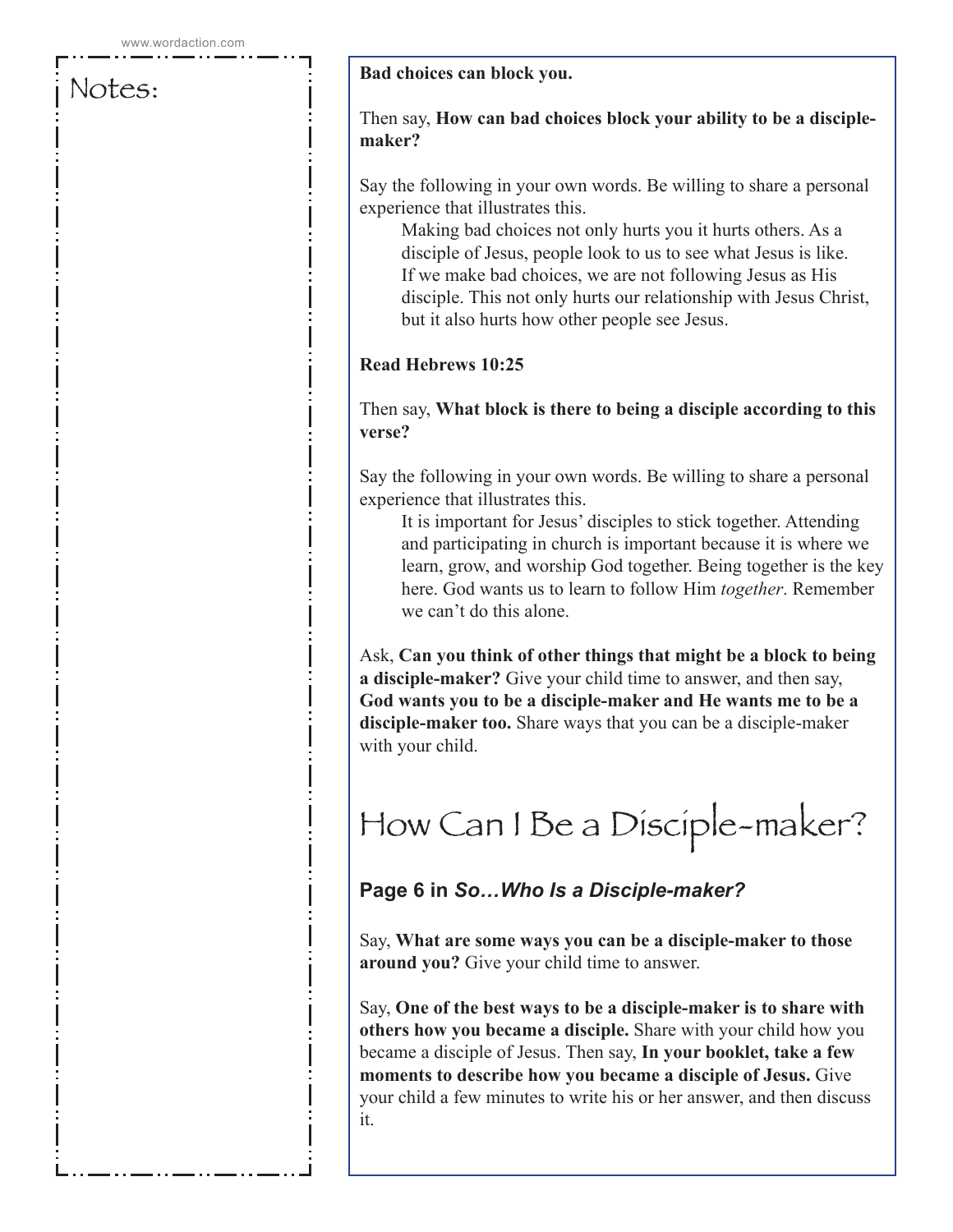Say, **Another way to be a disciple-maker is to tell others what God is doing in your life right now! This may take some practice because it means we have to take notice of all the things God is doing for us.** Take a moment to share a way God is working in your life right now. Say, **In your booklet, take a few moments to describe a way God has helped you recently.** Give your child a few minutes to write his or her answer, and then discuss it.

Say, **Being in a small group will help you grow as a disciplemaker. Your Sunday School class is a great example of a small group. You get to pray together, read the Bible together, and grow closer to God. What are some other things you do in your Sunday School class to show you are a disciple-maker?** Give your child a few minutes to write his or her answers, and then discuss it. Talk about ways your Sunday School class helps you.

# Philip, the Disciple-maker

### **Page 7 in** *So…Who Is a Disciple-maker?*

Read Acts 8:5-6, 12. Then ask, **Where did Philip go first to be a disciple-maker?** Give your child time to respond, then ask, **What did the people do when they heard Philip?** 

Next, have your child read Acts 8:14-17 and answer the question in his or her booklet. Discuss the answer.

Then read Acts 8:26-39 aloud. Say, **Philip was a disciple-maker because he obeyed God. Who told Philip to go down the road from Jerusalem?** Allow your child time to respond.

Then ask the following questions:

**Who did Philip meet on the way? Where had this man been? What was the man doing in the chariot? What did the Holy Spirit tell Philip to do?**

Ask, **How was Philip a disciple-maker to the Ethiopian?** Give your child time to answer, and then have him or her write the answer in the booklet. Ask, **How did the Ethiopian feel about being a follower of Jesus?** After the child has answered, have him or her write the answer in the booklet.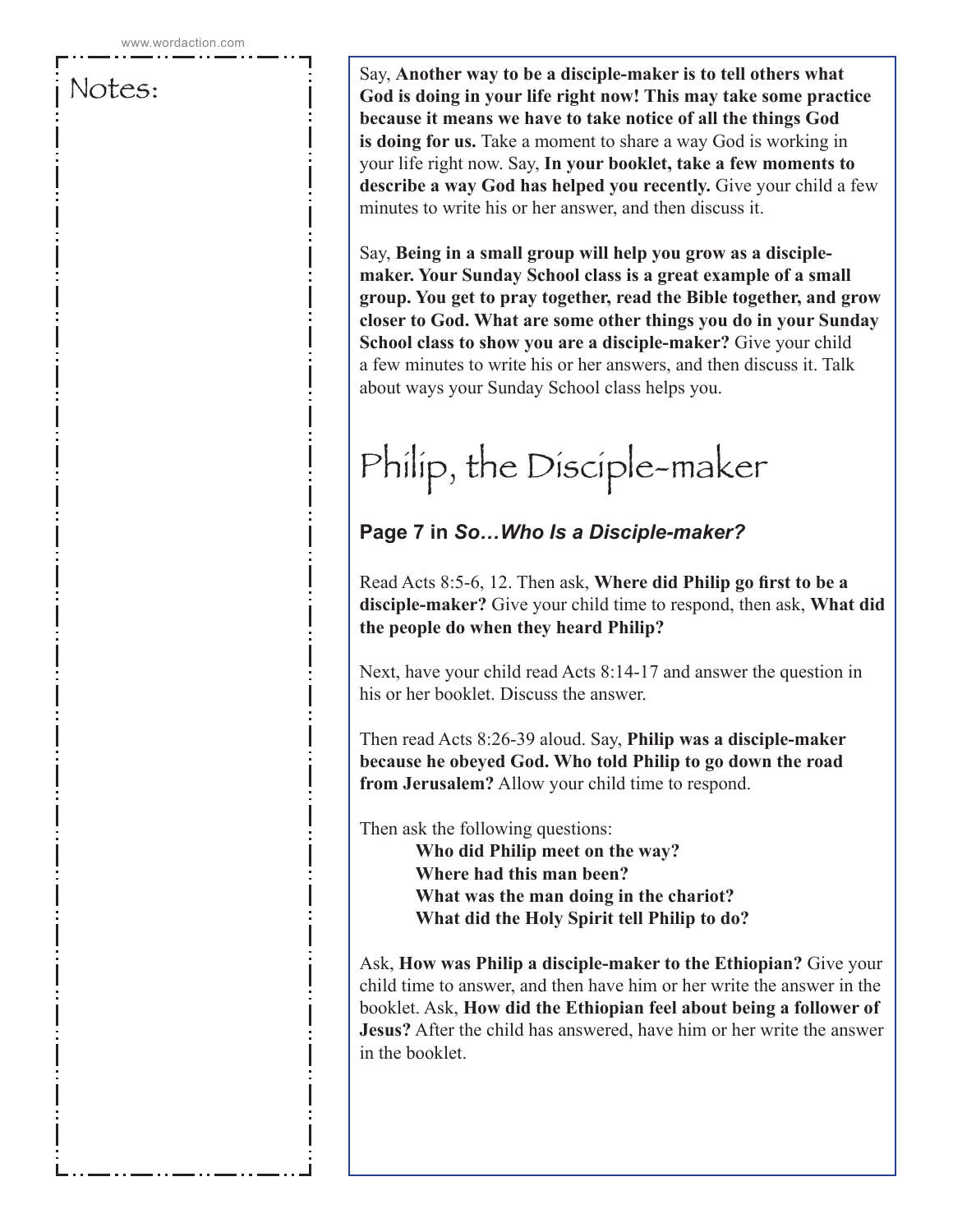# Who Can I Disciple?

### **Page 8 in** *So…Who Is a Disciple-maker?*

Say, **Each one of us can be a disciple-maker. Jesus said, "…go and make disciples of all nations…"** (Matthew 28:19). **We call this the Great Commission, and God expects us to live this out today. This means we are to go and do something with what we know to be true. Jesus' disciples are to be disciple-makers. Take a few moments and write three people you could disciple.** Give your child time to write the people. Be ready to give the child some broad ideas for people whom he or she can disciple. Share some people whom you have discipled or would like to disciple. Then, ask your child to share some of the people he or she chose.

# Now What?

Read and discuss as a family the four points from booklet page 8. Close with prayer. Ask God to help your child be a disciple-maker. Thank God for giving you and your family members the ability and knowledge needed to lead others closer to Him.